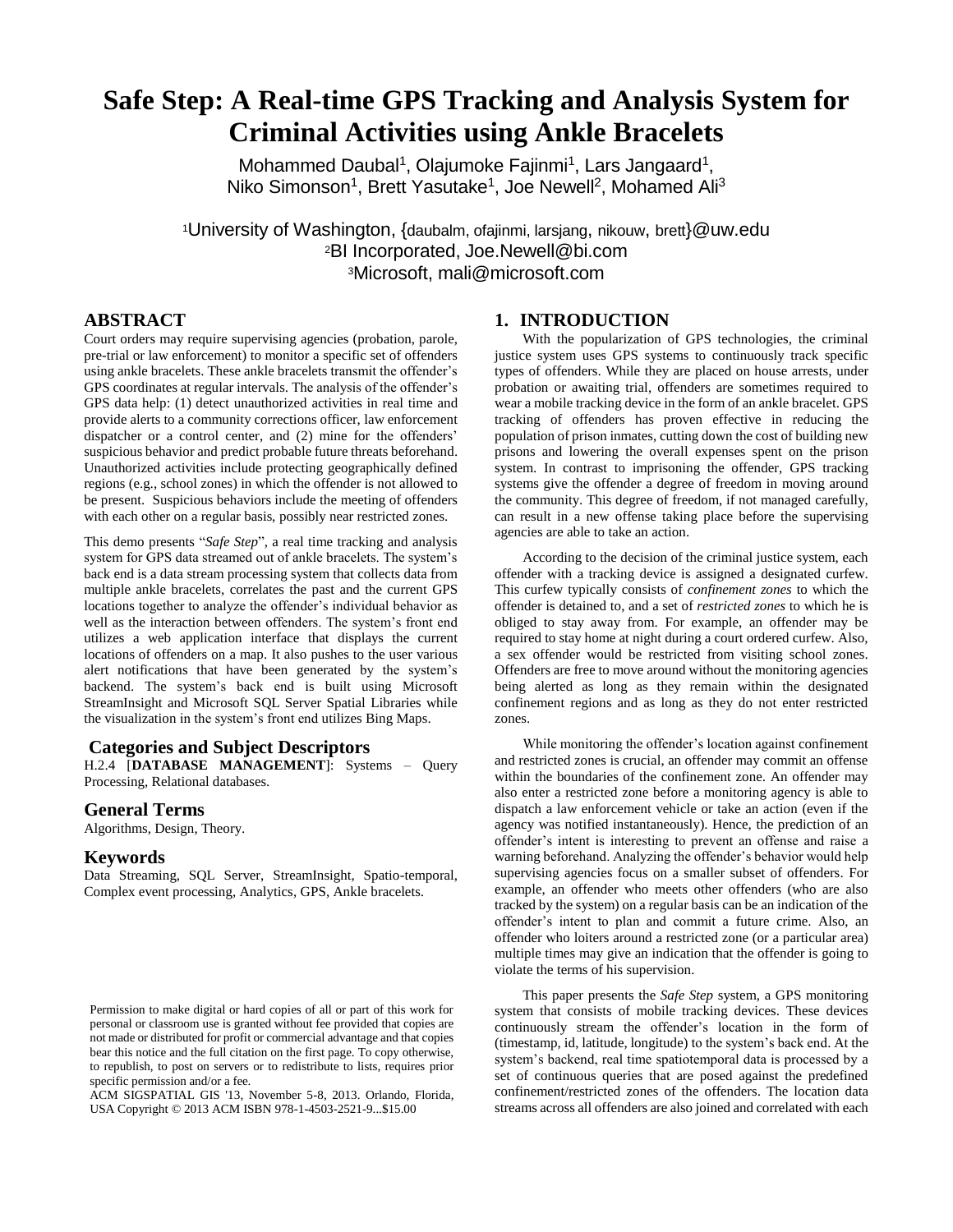

**Figure 1. An architectural overview of the Safe Step tracking system.**

other to determine if offenders meet together and the duration of the meeting. The system's front end is a user interface for monitoring and alerting supervising agencies. The system's back end is powered by *Microsoft StreamInsight* (a real time data stream management system) and *Microsoft SQL Server Spatial Libraries* (a high performance environment for persisting and analyzing spatial data). The system's front end visualizes the result using *Bing Maps*.

The rest of the paper is organized as follows. Section 2 overviews the system's architecture. Section 3 describes the demo scenario. The paper is concluded in Section 4.

## **2. ARCHITECTURE**

Figure 1 gives an overview of the system's architecture. An ankle bracelet continuously streams the offender's GPS location over the cellular network to the system's input adapters. The system's input adapters, or the *Trace Listeners*, push the incoming GPS readings to the system's query processor. The system's query processor sends its output to an *Alert Viewer* on the supervising agencies' side using various web protocols.

The system query processor is built using Microsoft StreamInsigh[t\[1\]\[2\],](#page-3-0) a real time data stream management system. Microsoft StreamInsight is a platform that monitors stream data and extracts meaningful patterns and trends. StreamInsight analyzes and correlates data from multiple sources incrementally to yield low latency response times. The applicability of StreamInsight in the spatial domain has been studied in [\[3\]](#page-3-1) and [\[4\].](#page-3-2) While StreamInsight is a general purpose data stream management system, its extensibility framework [\[5\]](#page-3-3) has been explored to implement various real time spatiotemporal operators (e.g., INSIDE, KNN [\[6\],](#page-3-4) spatial filters and aggregators [\[7\]\)](#page-3-5). The Safe Step Tracking query processor leverages the StreamInsight capabilities to execute a set of spatiotemporal continuous queries against the incoming stream.

The query processor consists of four main components. First, the *Curfew Enforcer* executes a spatial range filter that detects whether the offender's location abides to the confinement and restricted zone regulations. Note that the confinement and restricted zone regulations are specified on a per offender basis and are stored in the *CurfewDB* database that is maintained by the storage manager. CurfewDB is a SQL Server database and the SQL Server Spatial Libraries are invoked to manipulate and load curfew information into the query processor operators [\[8\].](#page-3-6) The *Correlation Detector* spatially joins an offender's location with the locations of other offenders over a window of time at real time to detect the possibility of an offenders' meet-up. The raw GPS traces and the output of both the Curfew Enforcer and the Correlation Detector are fed into a *Log and Summary Manager*. The Log and Summary Manager stores the raw GPS traces along with a set of interesting summaries in the *Offender Trace Log DB* and in the *Behavioral Summaries DB*, respectively. Thanks to the high performance dynamic pattern matching operator of StreamInsight [\[9\],](#page-3-7) current offender locations, play-backs of offender trace logs and behavioral summaries are blended together in the *Behavioral Pattern Analyzer*. The behavioral pattern analyzer carries over the responsibility of monitoring recurrent and frequent places/people that are visited/met by the offender over time. It also mines for outliers in the offender's trajectory (relative to the daily observed trajectories of the same offender). Hence, the behavioral Pattern Analyzer acts as a machine learning module that warns the supervising agencies of changes in the offender's lifestyle, probable future offenses and suspicious behaviors.

# **3. DEMO SCENARIO**

The demo scenario is based on GPS traces recorded by volunteer students at the University of Washington, Bothell who agreed to act as offenders for the demo purpose. Given the sensitivity of the actual offenders' GPS data and due to privacy concerns mandated by the government, the recorded GPS traces by our volunteer students are used to mimic the actual offenders' traces. The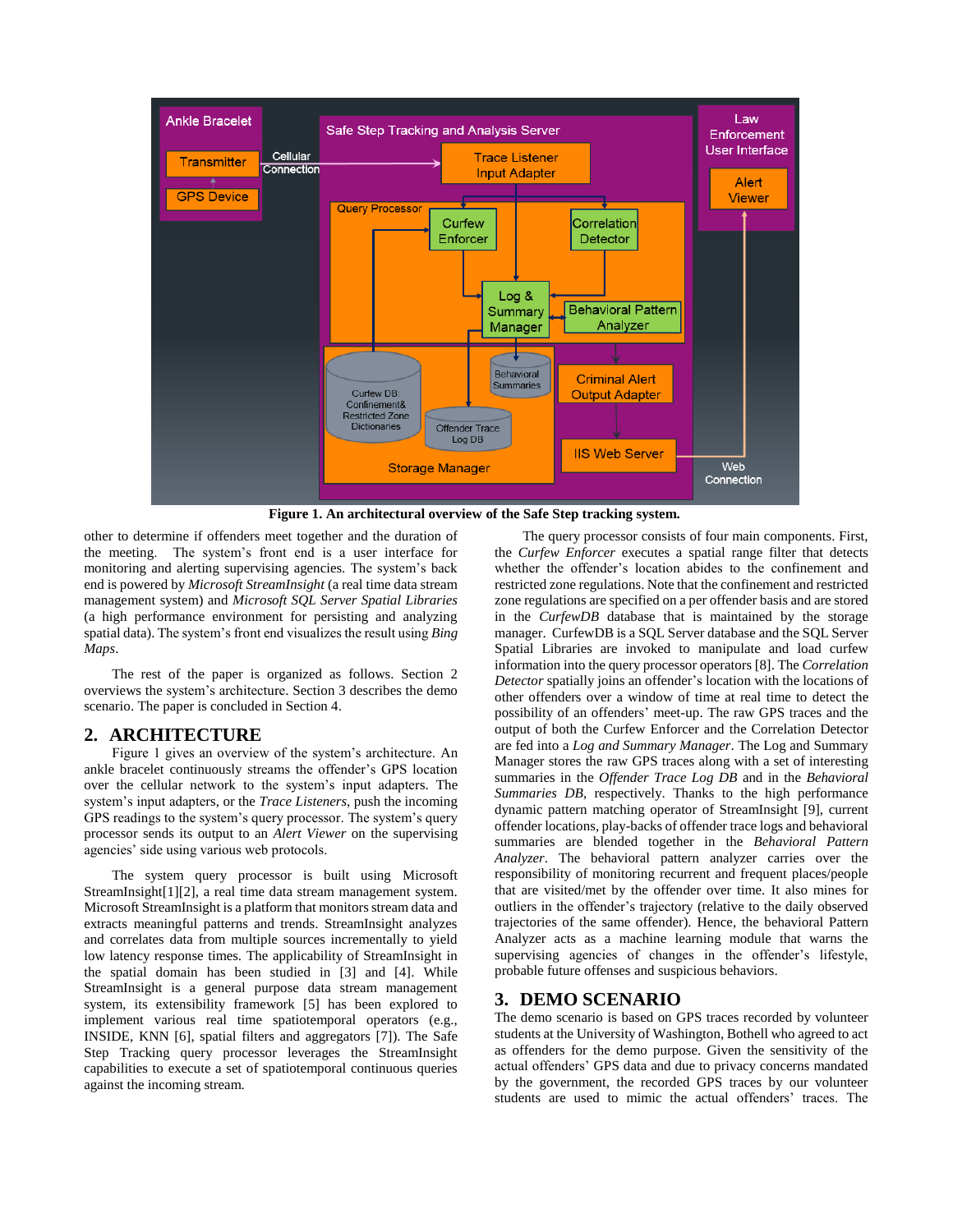University of Washington campus has been declared as a confinement zone where our volunteer students are required to be detained to for the simulation period. Selected buildings in the campus have been declared as restricted zones where our volunteer students are required to stay away from. Absolutely, the volunteer students have been told "not" to fully abide by the declared curfew regulations so the system can be demonstrated under various violations of offenders.

In Figure 2, there are three restricted zones visualized on the map. Restricted zones are represented as red polygons. Once an offender crosses the boundary of a restricted zone, an alert is raised by the system's backend and pushed to the front end, where it gets displayed on the UI (right pane of Figure 2) and is sent as a message to the control center.

Figure 3 shows another type of alert, the proximity alert, which is triggered when two criminals get too close to each other, e.g., within one meter of each other. As displayed in the right pane,

the query can be enriched with more spatiotemporal predicates, aggregation operators and windowing semantics. The alert says that "OffenderID 10 and OffenderID 20 have been within 5 meters of each other within the last 5 seconds". Thanks to the temporal semantics of the underlying Microsoft StreamInsight server, queries can be declaratively expressed in LINQ [\[10\]\[11\]](#page-3-8) and executed by the data streaming query processor. The demo will give the audience the opportunity to experience a set of analysis queries in LINQ that reveal similarities among offenders' trajectories over periods of time.

# **4. CONCLUSION**

The criminal justice system uses GPS systems to continuously track specific types of offenders. These offenders are forced by law to wear ankle bracelets that stream their locations to the monitoring agencies. This demo presented a real time data stream processing system that collects the location data of offenders. The system



**Figure 2. Restricted Zone Alert, triggered when a criminal enters a restricted zone.**



**Figure 3. Proximity Alert, triggered when two or more criminals get close to each other.**